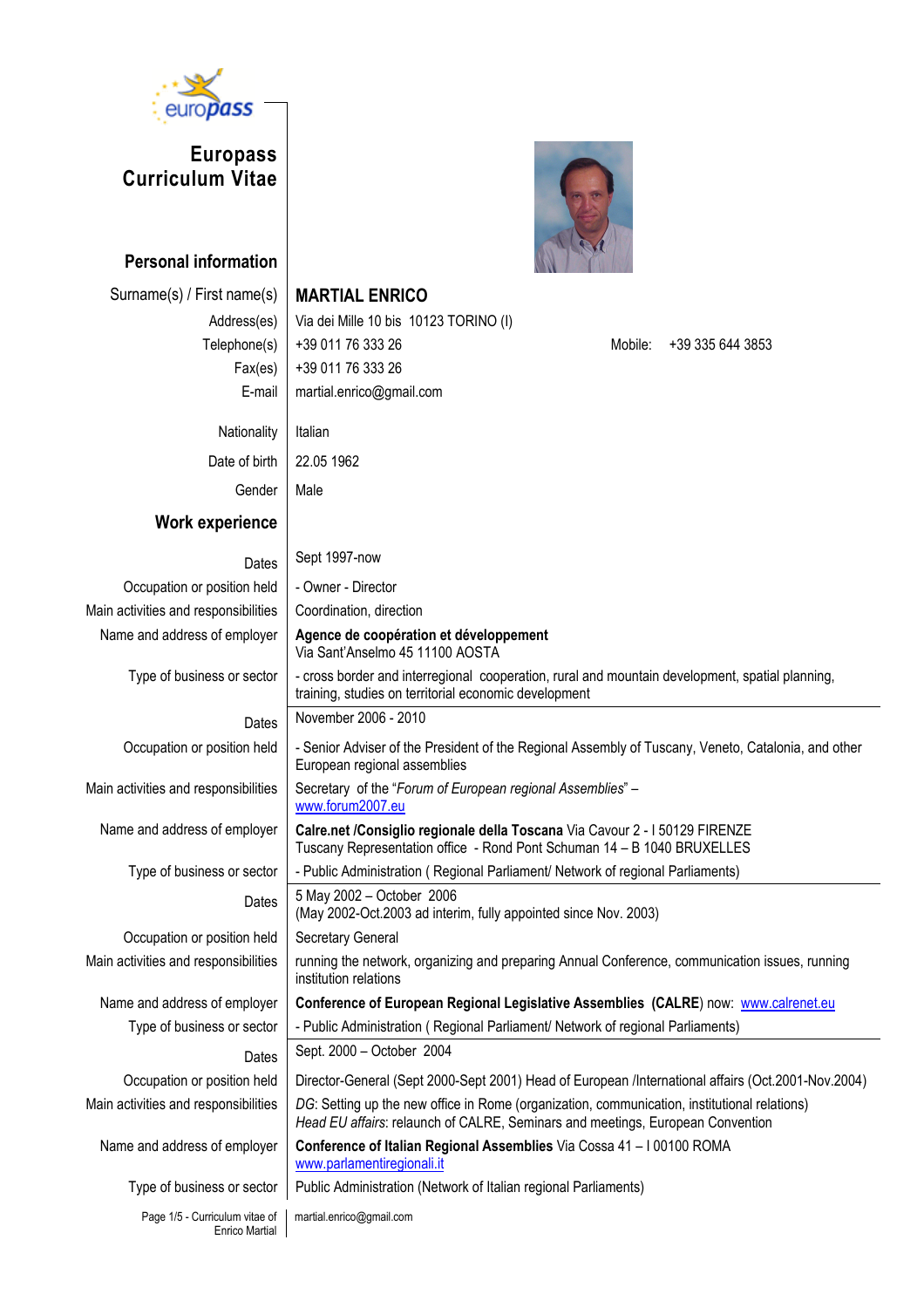| Dates                                                | March. 2000 - June 2001                                                                                                                                               |  |  |  |  |  |  |  |
|------------------------------------------------------|-----------------------------------------------------------------------------------------------------------------------------------------------------------------------|--|--|--|--|--|--|--|
| Occupation or position held                          | Senior Adviser                                                                                                                                                        |  |  |  |  |  |  |  |
| Main activities and responsibilities                 | EU Interreg cooperation in Balkans- EU Interreg cooperation in Mediterranean, Structural funds<br>reforms 2007-2013 - Analysis and drafting notes                     |  |  |  |  |  |  |  |
| Name and address of employer                         | Ministero degli Affari Esteri - DG Integrazione Europea , Palazzo della Farnesina - I 00100 ROMA                                                                      |  |  |  |  |  |  |  |
| Type of business or sector                           | <b>Public Administration EU Programmes</b>                                                                                                                            |  |  |  |  |  |  |  |
| Dates                                                | March. 1998 - December 1999                                                                                                                                           |  |  |  |  |  |  |  |
| Occupation or position held                          | Member of the Minister's Cabinet (march 1998-december 1998)<br>Adviser at the DG Spatial Planning (DICOTER) (January-December 1999)                                   |  |  |  |  |  |  |  |
| Main activities and responsibilities                 | Transnational Secretariat INTERREG IIC Med Occ (Western Mediterranean space)<br>Transnational Secretariat Pilot Action ERDF "Archi-med" (Eastern Mediterranean space) |  |  |  |  |  |  |  |
| Name and address of employer                         | Ministero dei Lavori Pubblici, Piazzale di Porta Pia - I 00100 ROMA                                                                                                   |  |  |  |  |  |  |  |
| Type of business or sector                           | <b>Public Administration EU Programmes</b>                                                                                                                            |  |  |  |  |  |  |  |
| Dates                                                | February 1989- March 1990 / April 1991-June 1992 / Sept. 1997 - February 1998                                                                                         |  |  |  |  |  |  |  |
| Occupation or position held                          | Reporter and Director                                                                                                                                                 |  |  |  |  |  |  |  |
| Main activities and responsibilities                 | Documentary and reports on radio and TV - National and regional TV broadcasts                                                                                         |  |  |  |  |  |  |  |
| Name and address of employer                         | RAI Radiotelevisione Italiana - Loc. Grande Charrière, 70 - I 11020 SAINT CHRISTOPHE (AO)                                                                             |  |  |  |  |  |  |  |
| Type of business or sector                           | TV and Radio production and broadcast                                                                                                                                 |  |  |  |  |  |  |  |
| Dates                                                | <b>July 1993- August 1997</b>                                                                                                                                         |  |  |  |  |  |  |  |
| Occupation or position held                          | Member of the Secretariat Interreg I and II Italy-France (July 1993 August 1997)                                                                                      |  |  |  |  |  |  |  |
| Main activities and responsibilities                 | Management of the programme; administrative and financial tasks, selection of the projects                                                                            |  |  |  |  |  |  |  |
| Name and address of employer                         | Regione Autonoma Valle d'Aosta, Piazza Deffeyes 1 - I 11100 AOSTA                                                                                                     |  |  |  |  |  |  |  |
| Type of business or sector                           | Public administration - Cross border cooperation                                                                                                                      |  |  |  |  |  |  |  |
| Dates                                                | <b>July 1992- August 1993</b>                                                                                                                                         |  |  |  |  |  |  |  |
| Occupation or position held                          | Director of the Press and Communication department                                                                                                                    |  |  |  |  |  |  |  |
| Main activities and responsibilities                 | Press and media communication of the Region                                                                                                                           |  |  |  |  |  |  |  |
| Name and address of employer                         | Regione Autonoma Valle d'Aosta, Piazza Deffeyes 1 - I 11100 AOSTA                                                                                                     |  |  |  |  |  |  |  |
| Type of business or sector                           | Public administration - Cross border cooperation                                                                                                                      |  |  |  |  |  |  |  |
| Dates                                                | September 1990- April 1991                                                                                                                                            |  |  |  |  |  |  |  |
| Occupation or position held                          | Researcher                                                                                                                                                            |  |  |  |  |  |  |  |
| Main activities and responsibilities                 | Studies and reports - Working group on the intergovernmental Conference on Political Union                                                                            |  |  |  |  |  |  |  |
| Name and address of employer                         | European Institute of Public Administration (EIPA) O.L. Vrouweplein 22 - NL 6211 MAASTRICHT                                                                           |  |  |  |  |  |  |  |
| Type of business or sector                           | Higher education and research - Non University                                                                                                                        |  |  |  |  |  |  |  |
| Dates                                                | September 1988 - February 1989                                                                                                                                        |  |  |  |  |  |  |  |
| Occupation or position held                          | Teacher                                                                                                                                                               |  |  |  |  |  |  |  |
| Main activities and responsibilities                 | History and Philosophy                                                                                                                                                |  |  |  |  |  |  |  |
| Name and address of employer                         | Liceo Classico - Via Torino / Liceo Scientifico viale Conseil des Commis 36 / I 11100 AOSTA                                                                           |  |  |  |  |  |  |  |
| Type of business or sector                           | Secondary education                                                                                                                                                   |  |  |  |  |  |  |  |
| <b>Education and training</b>                        |                                                                                                                                                                       |  |  |  |  |  |  |  |
| Dates                                                | 1981-1987                                                                                                                                                             |  |  |  |  |  |  |  |
| Title of qualification awarded                       | MS in Philosophy (Philosophy of History) 4 years, mark 110/110                                                                                                        |  |  |  |  |  |  |  |
| Principal subjects/occupational skills               | Philosophy, History and Philosophy of History, Political sciences                                                                                                     |  |  |  |  |  |  |  |
| Name and type of organisation                        | University of Turin, Faculty of Literature and Philosophy                                                                                                             |  |  |  |  |  |  |  |
| Level in national or international<br>classification | ISCED 5A - ISCED 224                                                                                                                                                  |  |  |  |  |  |  |  |

Personal skills and competences

Page 2/5 - Curriculum vitae of Enrico Martial martial.enrico@gmail.com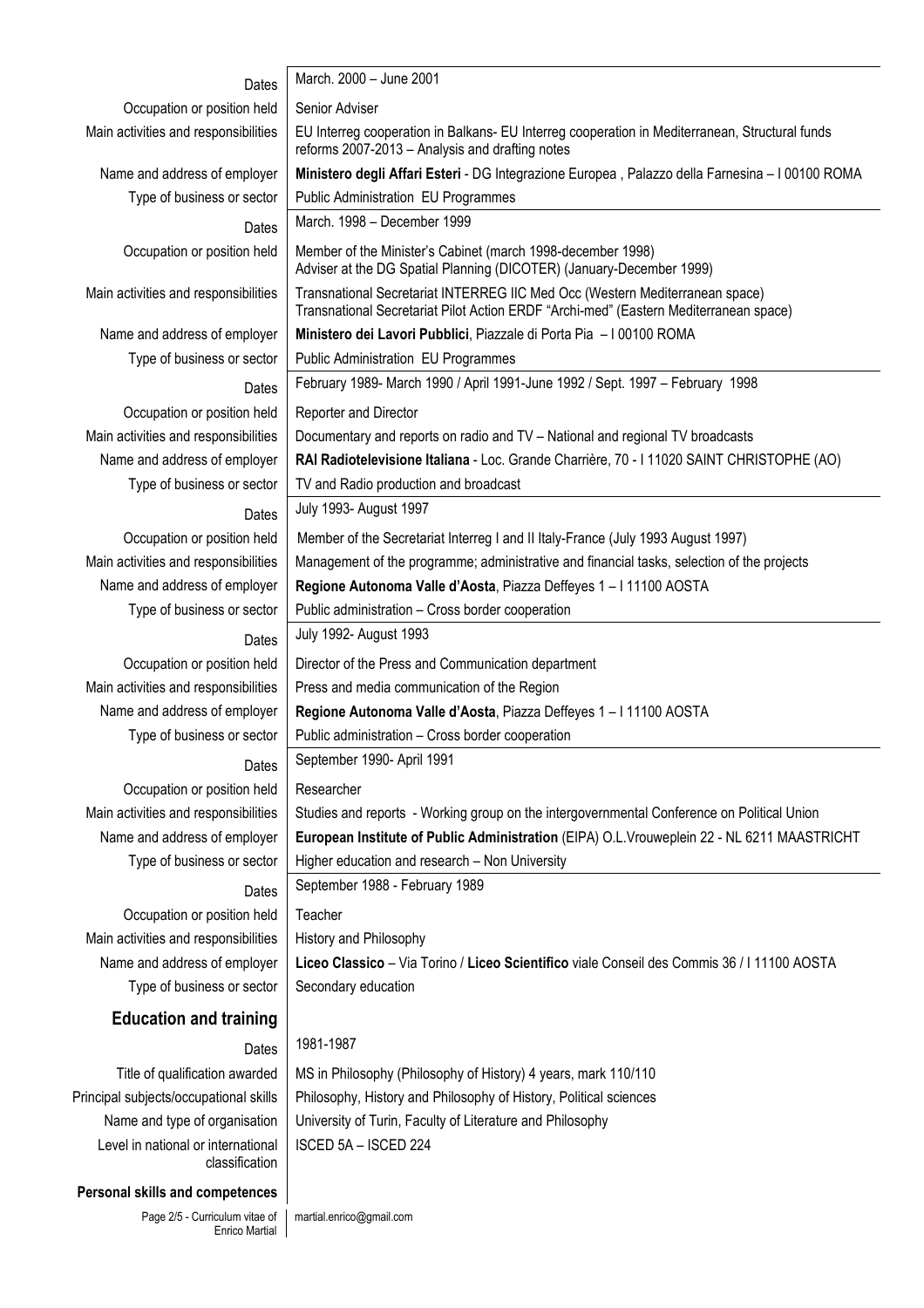| Mother tongue(s)                         | Italian                                                                                                                                                                                                                                                                                      |                 |                |                                                          |                 |                     |                |                     |                |                     |  |  |
|------------------------------------------|----------------------------------------------------------------------------------------------------------------------------------------------------------------------------------------------------------------------------------------------------------------------------------------------|-----------------|----------------|----------------------------------------------------------|-----------------|---------------------|----------------|---------------------|----------------|---------------------|--|--|
| Other language(s)Self-assessment         | Understanding                                                                                                                                                                                                                                                                                |                 |                |                                                          | <b>Speaking</b> |                     |                |                     | Writing        |                     |  |  |
| European level (*)                       |                                                                                                                                                                                                                                                                                              | Listening       |                | Reading                                                  |                 | Spoken interaction  |                | Spoken production   |                |                     |  |  |
| <b>French</b>                            | C <sub>2</sub>                                                                                                                                                                                                                                                                               | proficient user | C <sub>2</sub> | proficient user                                          | C <sub>2</sub>  | proficient user     | C <sub>2</sub> | proficient user     | C <sub>2</sub> | proficient user     |  |  |
| <b>English</b>                           | C <sub>1</sub>                                                                                                                                                                                                                                                                               | proficient user | C <sub>1</sub> | proficient user                                          | C <sub>1</sub>  | proficient user     | C <sub>1</sub> | proficient user     | C <sub>1</sub> | proficient user     |  |  |
| German                                   | <b>B1</b>                                                                                                                                                                                                                                                                                    |                 |                | independent user B1 independent user                     | A2              | basic user          | A2             | basic user          | A <sub>2</sub> | basic user          |  |  |
| <b>Spanish</b>                           | C <sub>1</sub>                                                                                                                                                                                                                                                                               | proficient user | C <sub>1</sub> | proficient user                                          |                 | B2 independent user |                | B1 independent user |                | A2 independent user |  |  |
| Social skills and competences            |                                                                                                                                                                                                                                                                                              |                 |                | (*) Common European Framework of Reference for Languages |                 |                     |                |                     |                |                     |  |  |
|                                          | Specialized in the start up of new initiatives and involving people and resources. Good ability to adapt<br>to multicultural environments, curios and creative Good team spirit, good communication skills                                                                                   |                 |                |                                                          |                 |                     |                |                     |                |                     |  |  |
| Organisational skills and<br>competences | Leadership (responsible of small teams / manager multiple independent teams in special initiatives)<br>Sense of organization (relevant Conferences and events. Programs /projects management Admn/Fin)<br>Communication skills (Journalist: writing, managing different communication tools) |                 |                |                                                          |                 |                     |                |                     |                |                     |  |  |
| Technical skills and competences         | Financial managing skills (during the Programmes Interreg)<br>Evaluation skills (Evaluator Interreg II Corse-Tuscany-Sardinia)<br>Journalist and communication skills                                                                                                                        |                 |                |                                                          |                 |                     |                |                     |                |                     |  |  |
| Computer skills and competences          | Good command of MS Office<br>Operational command of Dreamweaver and Joomla.                                                                                                                                                                                                                  |                 |                |                                                          |                 |                     |                |                     |                |                     |  |  |
| Artistic skills and competences          | painting (hobby, since four years)                                                                                                                                                                                                                                                           |                 |                |                                                          |                 |                     |                |                     |                |                     |  |  |
| Other skills and competences             | Hobbies: skiing, trekking, gardening, painting                                                                                                                                                                                                                                               |                 |                |                                                          |                 |                     |                |                     |                |                     |  |  |
| Driving licence                          |                                                                                                                                                                                                                                                                                              | Licence B       |                |                                                          |                 |                     |                |                     |                |                     |  |  |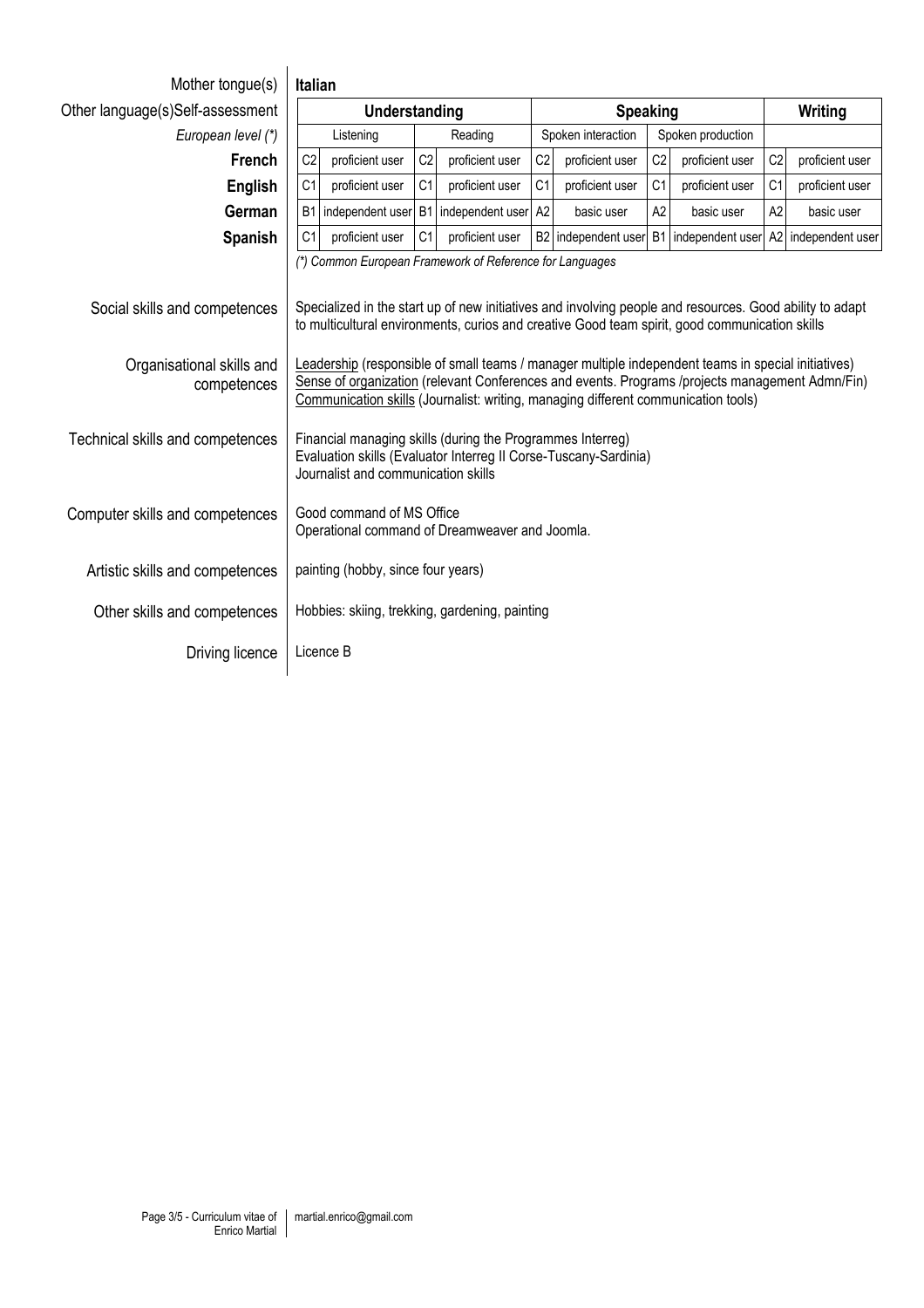Additional information  $\vert$  - Member Italian Journalist Association (Ordine Nazionale Giornalisti – pubblicisti)

- Member of the European Movement (Belgium)

Consultant of several public institutions: National and Regional parks in the Alps, Alpine Municipalities, Regions. Drafted the Local Development Plan of the Local Action Group of the Leader + program in Valle d'Aosta. Directed the pool of evaluators of ex-Ante evaluation of the INTERREG IIIA Italia-Francia (Corsica-Sardinia-Tuscany). Member of the board of the GEIE du Petit Saint Bernard which restaured the ancient "Hospice". He has been an expert of the UTI (Unità Tecnica Internazionalizzazione) of the Ministry of Foreign Affairs (2002-2004).

## Main events organised:

Four annual General Assemblies of the Conference of European regional Assemblies (CALRE)

- October 2003 Reggio Calabria, Regional assembly, 52 Presidents
- October 2004 Milano, Regional Assembly 50 Presidents
- October 2005 Barcelona, Regional parliament 55 Presidents
- October 2006 Venezia, Fondazione Cini Isola di San Giorgio 57 Presidents

## Other Relevant events:

September 2003 Firenze Palazzo Vecchio, Charta of European Regions, 93 Presidents of European regional Assemblies

- 12-13 September 2007, Strasbourg, Hemicycle of the Council of Europe, Interparliamentary Conference of National and regional Assemblies, 220 elected representatives

14 November 2008, Zwolle (NL) Conference on Climate change of European regional Assemblies - between 2000 and 2003, four meetings of the Congresso delle Regioni in Rome at the Italian National

Parliament, Chamber of Deputies

- International Seminars and High Level Meetings (around 3-4 per year)

(Ex. Meeting in Brussels of President Barroso and 10 Elected Regional Representatives in 2005, International Seminar on Youth Active Citizenship in Turin, 30 June 2008)

references: www.calre.eu; www.forum2007.eu; www.eurocooperation.eu; (old websites)